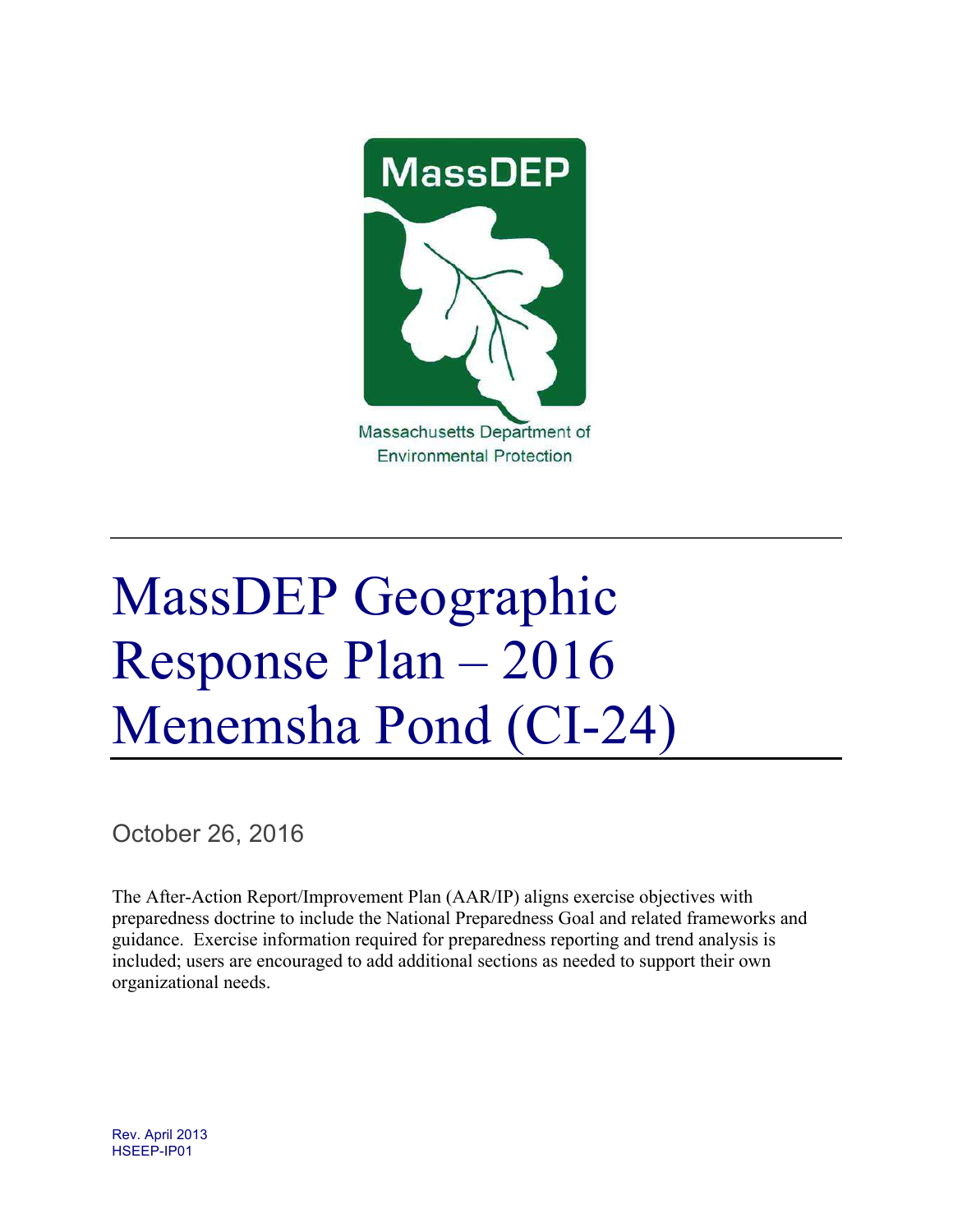# **EXERCISE OVERVIEW**

| <b>Exercise Name</b>              | 2016 Menemsha Pond (CI-24) GRP Exercise                                                                                                                                                                                                                                                     |
|-----------------------------------|---------------------------------------------------------------------------------------------------------------------------------------------------------------------------------------------------------------------------------------------------------------------------------------------|
| <b>Exercise Dates</b>             | October 26, 2016                                                                                                                                                                                                                                                                            |
| <b>Scope</b>                      | This exercise is a Full Scale Exercise, planned for approximately six hours in<br>Aquinnah and Chilmark, MA and upon the waters of Menemsha Creek.<br>Exercise play is limited to Menemsha Creek and Menemsha Basin, and the<br>adjacent shoreline.                                         |
| <b>Mission Area(s)</b>            | Response                                                                                                                                                                                                                                                                                    |
| Core<br><b>Capabilities</b>       | Environmental Response/Health and Safety, Operational Coordination,<br><b>Operational Communications</b>                                                                                                                                                                                    |
|                                   | Objective 1: Demonstrate the ability to deploy oil spill equipment from one<br>or more MassDEP pre-positioned oil spill response trailers utilizing common<br>Geographic Response Plan (GRP) tactics.                                                                                       |
| <b>Objectives</b>                 | Objective 2: Demonstrate the ability to assemble a spill response<br>organization utilizing Incident Command System (ICS) principles through<br>development and execution of an Assignment List (ICS 201) and<br>implementation of on-site incident management and tactical operations.     |
|                                   | Objective 3: Demonstrate the ability to effectively communicate between<br>multiple local, state, and federal agencies including fire departments, police<br>departments, harbormasters, and other state and federal first responders using<br>VHF communications.                          |
| <b>Threat or</b><br><b>Hazard</b> | Discharge of oil into a navigable waterway                                                                                                                                                                                                                                                  |
| <b>Scenario</b>                   | An oil spill has occurred that threatens Menemsha Pond. The Wampanoag<br>Tribe, Aquinnah, Chilmark, and West Tisbury Fire Departments and<br>Harbormasters staff will utilize GRP CI-24 to deploy protective booming to<br>protect sensitive resources in Menemsha Creek and Menemsha Pond. |
| <b>Sponsor</b>                    | Massachusetts Department of Environmental Protection (MassDEP).                                                                                                                                                                                                                             |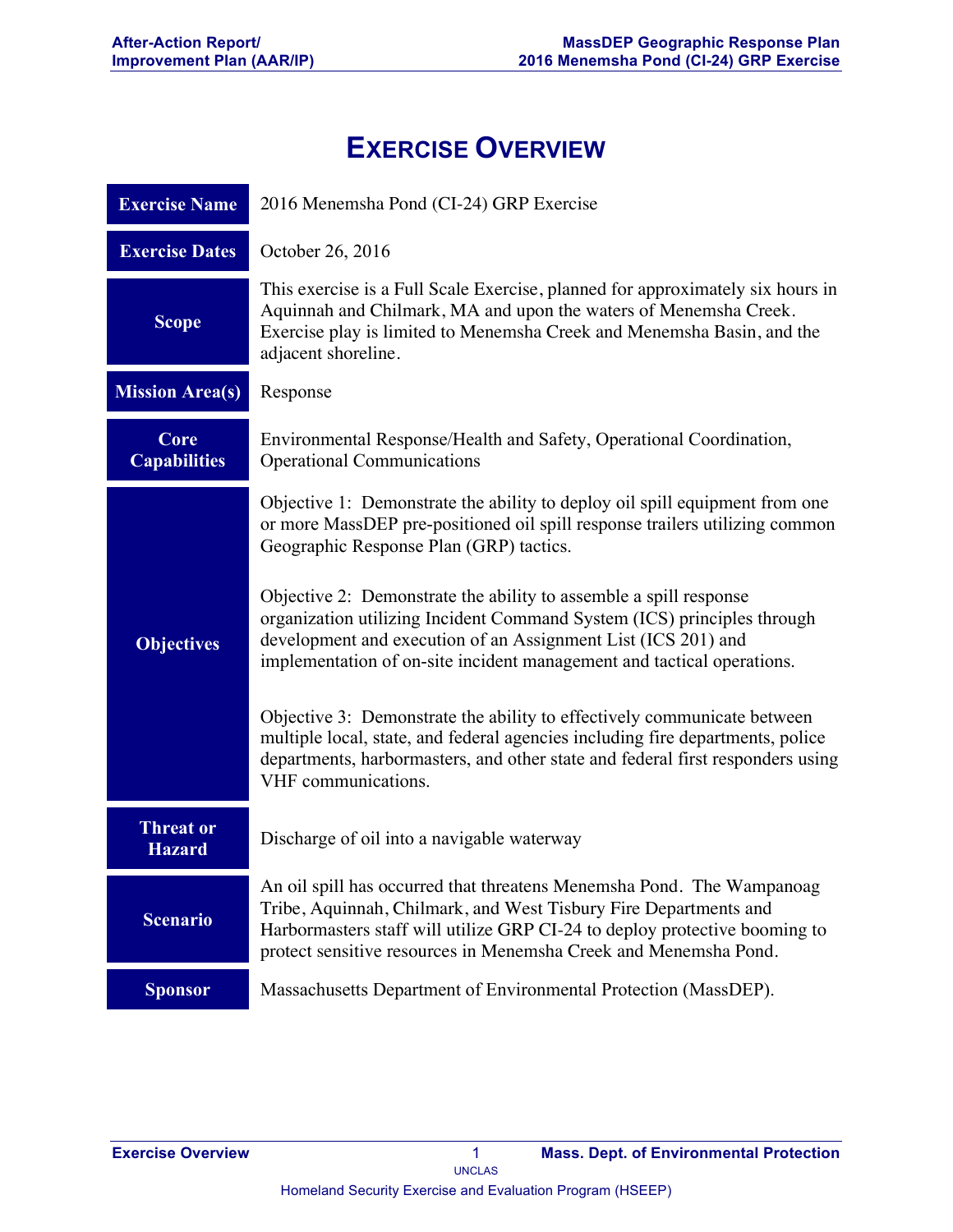|                                              | Participating organizations included:                                                                                                                                                                                                                                                                                                                                                                                                                                                                                                                  |
|----------------------------------------------|--------------------------------------------------------------------------------------------------------------------------------------------------------------------------------------------------------------------------------------------------------------------------------------------------------------------------------------------------------------------------------------------------------------------------------------------------------------------------------------------------------------------------------------------------------|
| <b>Participating</b><br><b>Organizations</b> | Wampanoag Tribe<br>٠<br><b>Aquinnah Fire Department</b><br>٠<br>Aquinnah Harbormaster<br>٠<br><b>Chilmark Fire Department</b><br>$\bullet$<br>Chilmark Harbormaster<br>٠<br>Massachusetts Department of Environmental Protection<br>٠<br>(MassDEP)<br>Woods Hole and Martha's Vineyard Steamship Authority<br>٠<br>U.S. Coast Guard Sector Southeastern New England (USCG)<br>$\bullet$<br>Moran Environmental Recovery (MER)<br>٠<br>Nuka Research and Planning Group, LLC (Nuka Research)<br>$\bullet$<br>Note: See Appendix B for participant count |
| <b>Point of Contact</b>                      | Julie Hutcheson, Oil Spill Program Coordinator<br>Massachusetts Department of Environmental Protection<br>Oil Spill Prevention and Response Program<br>1 Winter St.<br><b>Boston, MA 02108</b><br>$(617) 556 - 1191$<br>julie.hutcheson@state.ma.us                                                                                                                                                                                                                                                                                                    |

Training being conducted in the Coast Guard Station Menemsha boathouse

Diversion boom tactic moving oil surrogate (peat moss) toward the south shore of the entrance to West Basin.





Photos courtesy of Nuka Research & Planning Group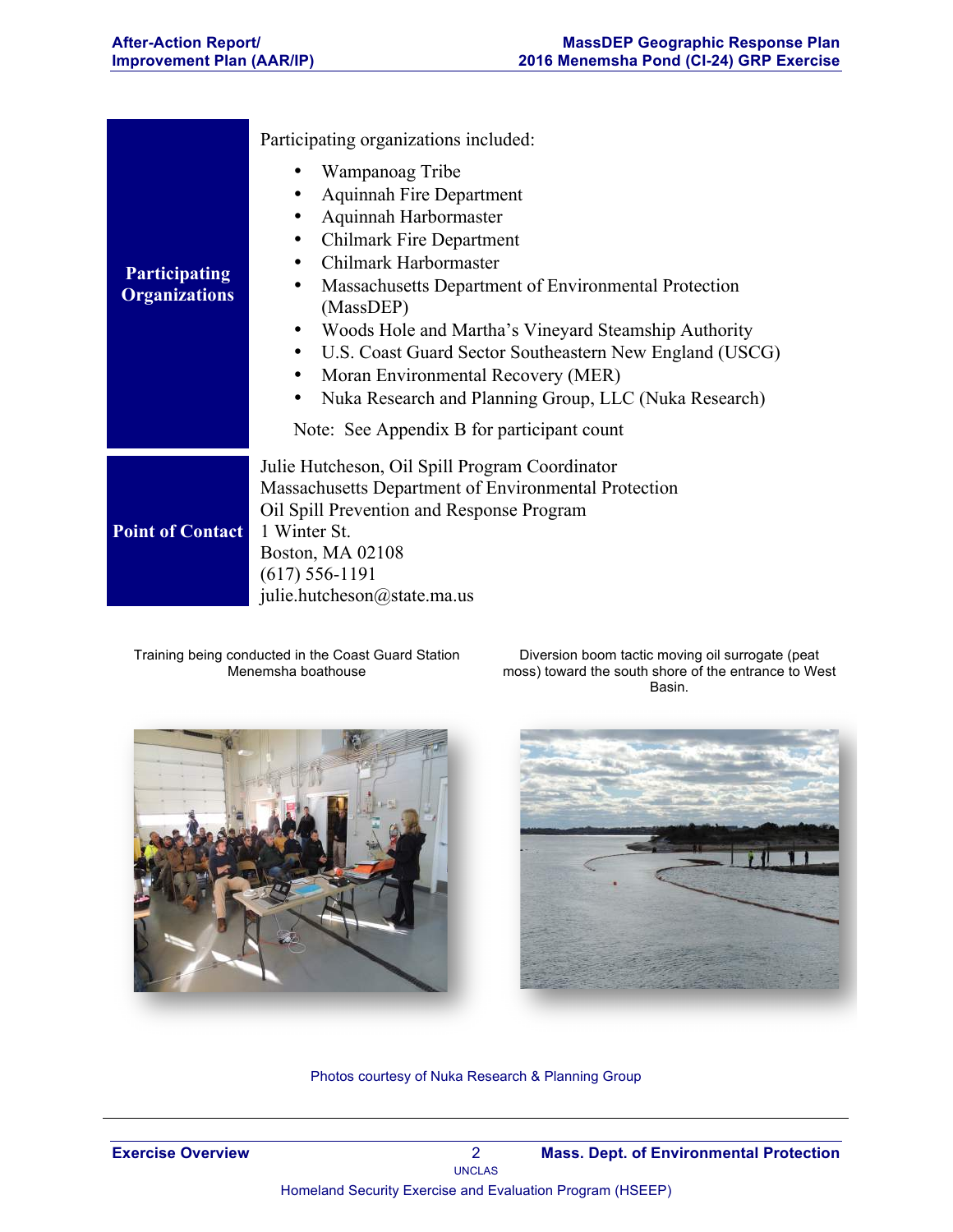

**Figure 1. The Initial GRP Tactic was modified to a cascade array with 400 foot and 300-foot sections as depicted with the larger dashed lines.**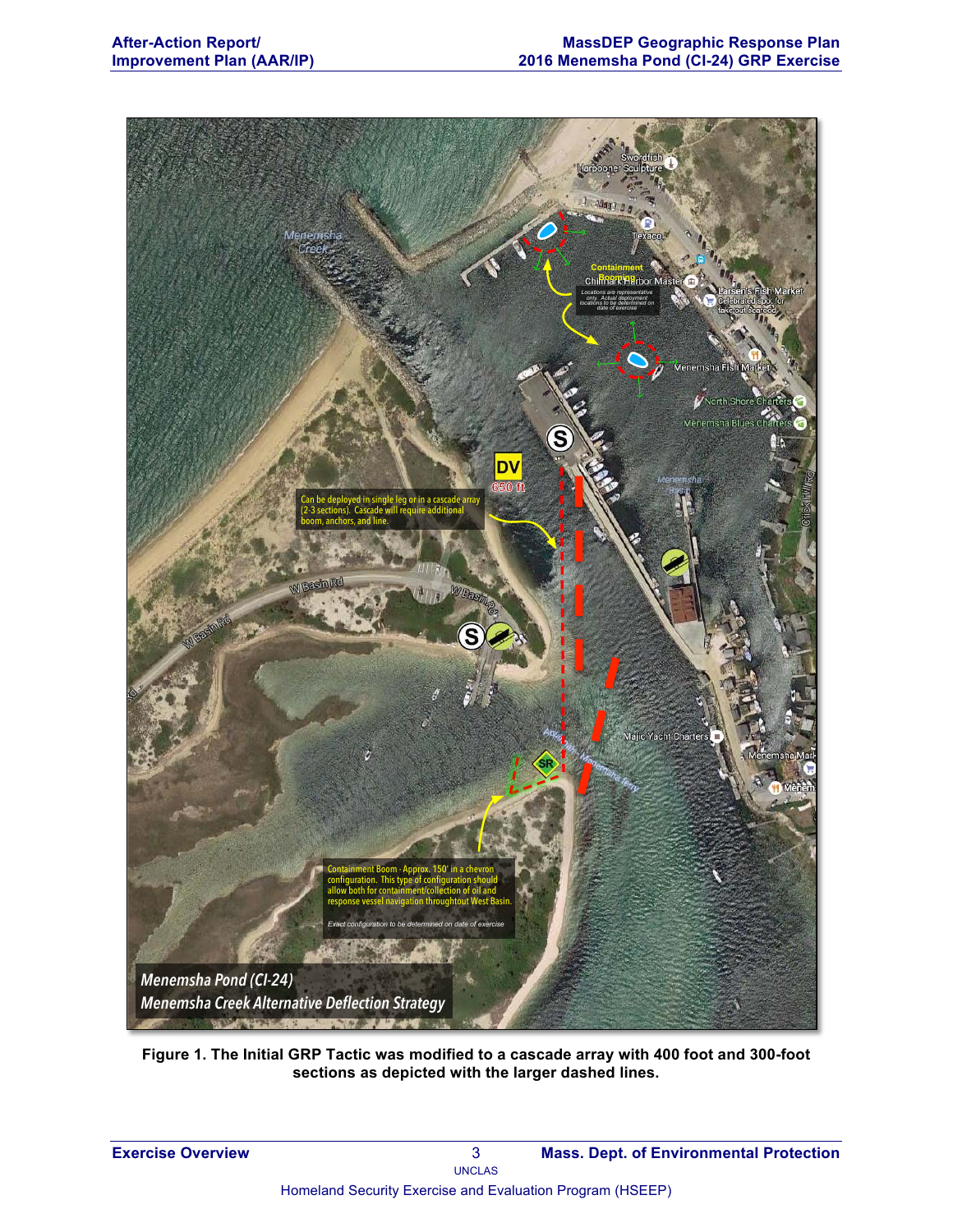## **ANALYSIS OF CORE CAPABILITIES**

Aligning exercise objectives and core capabilities provides a consistent taxonomy for evaluation that transcends individual exercises to support preparedness reporting and trend analysis. Table 1 includes the exercise objectives, aligned core capabilities, and performance ratings for each core capability as observed during the exercise and determined by the evaluation team. Table 2 includes compiled data from the Exercise Evaluation Guide (EEG) including the organizational capability targets, associated critical tasks, and observations as observed during the exercise and determined by the evaluation team.

| <b>Objective</b>                                                                                                                                                                                                                                                                               | Core<br><b>Capability</b>                          | <b>Performed</b><br>without<br><b>Challenge</b><br>s(P) | <b>Performed</b><br>with Some<br><b>Challenges</b><br>(S) | <b>Performed</b><br>with Major<br><b>Challenges</b><br>(M) | <b>Unable to</b><br>be<br><b>Performed</b><br>(U) |
|------------------------------------------------------------------------------------------------------------------------------------------------------------------------------------------------------------------------------------------------------------------------------------------------|----------------------------------------------------|---------------------------------------------------------|-----------------------------------------------------------|------------------------------------------------------------|---------------------------------------------------|
| Demonstrate the ability to deploy<br>oil spill equipment from one or<br>more MassDEP pre-positioned oil<br>spill response trailers utilizing<br>common Geographic Response<br>Plan (GRP) tactics.                                                                                              | Environmental<br>Response/<br>Health and<br>Safety | P                                                       |                                                           |                                                            |                                                   |
| Demonstrate the ability to<br>assemble a spill response<br>organization utilizing Incident<br>Command System (ICS)<br>principles through development<br>and execution of an Incident<br>Briefing (ICS 201) and<br>implementation of on-site incident<br>management and tactical<br>operations. | Operational<br>Coordination                        | P                                                       |                                                           |                                                            |                                                   |
| Demonstrate the ability to<br>effectively communicate between<br>multiple local, state, and federal<br>agencies including fire, police and<br>harbormaster departments using<br><b>VHF</b> communications                                                                                      | Operational<br>Communications                      | P                                                       |                                                           |                                                            |                                                   |

**Ratings Definitions:**

• Performed without Challenges (P): The targets and critical tasks associated with the core capability were completed in a manner that achieved the objective(s) and did not negatively impact the performance of other activities. Performance of this activity did not contribute to additional health and/or safety risks for the public or for emergency workers, and it was conducted in accordance with applicable plans, policies, procedures, regulations, and laws.

• Performed with Some Challenges (S): The targets and critical tasks associated with the core capability were completed in a manner that achieved the objective(s) and did not negatively impact the performance of other activities. Performance of this activity did not contribute to additional health and/or safety risks for the public or for emergency workers, and it was conducted in accordance with applicable plans, policies, procedures, regulations, and laws. However, opportunities to enhance effectiveness and/or efficiency were identified.

• Performed with Major Challenges (M): The targets and critical tasks associated with the core capability were completed in a manner that achieved the objective(s), but some or all of the following were observed: demonstrated performance had a negative impact on the performance of other activities; contributed to additional health and/or safety risks for the public or for emergency workers; and/or was not conducted in accordance with applicable plans, policies, procedures, regulations, and laws.

• Unable to be Performed (U): The targets and critical tasks associated with the core capability were not performed in a manner that achieved the objective(s).

#### **Table 1. Summary of Core Capability Performance**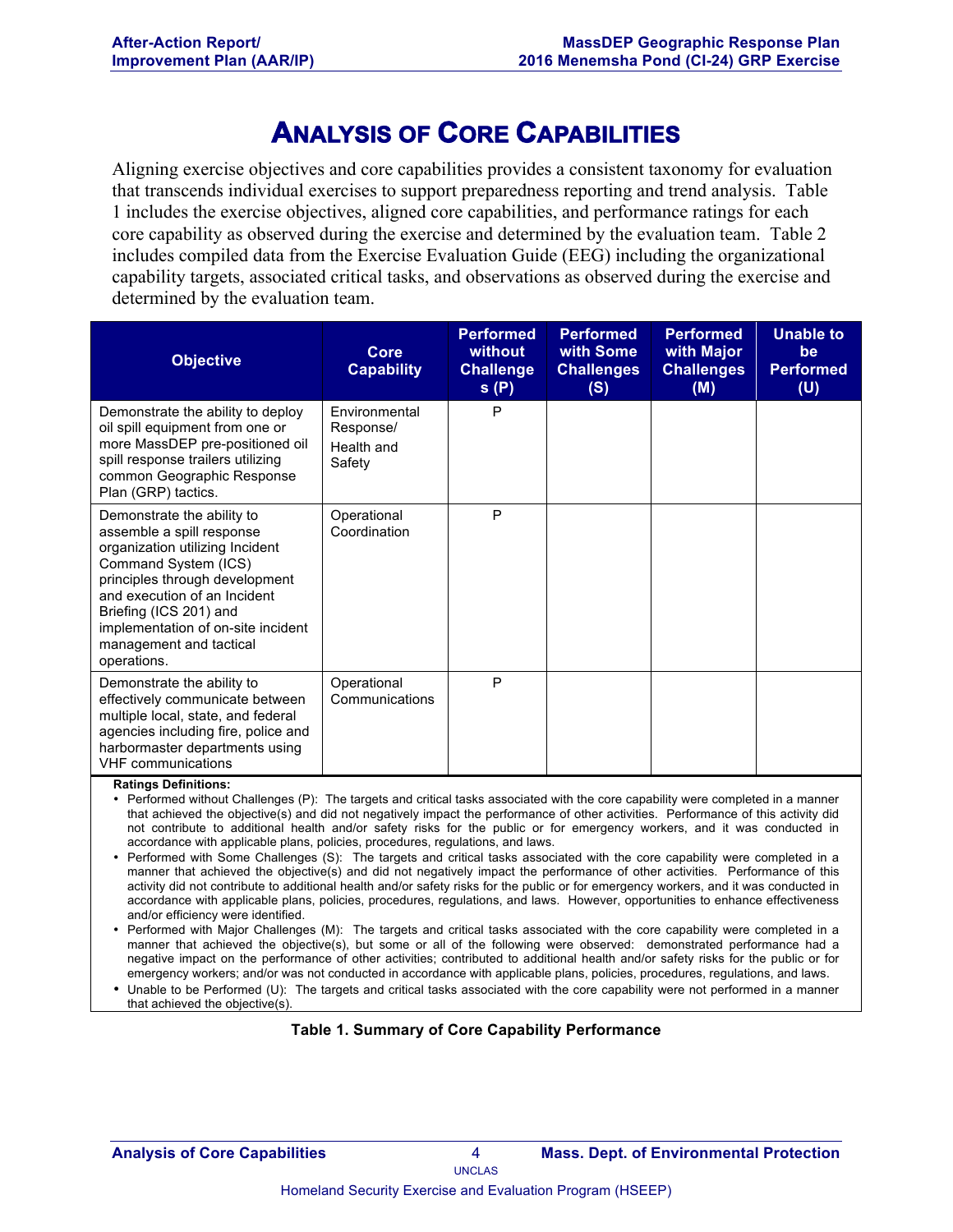| Core<br><b>Capability</b>                                               | <b>Organizational</b><br><b>Capability</b><br><b>Target</b> | <b>Associated Critical</b><br><b>Tasks</b>                                                                                                                                                                                                         | <b>Observation Notes</b>                                                                                                                                                                                                                                                                                                                                                                                                                                                                                                                                                                                                                                                                                                                                                                                                                                                                                                                                                                                                                                                                                                                                                                                                                                                                                                                               |
|-------------------------------------------------------------------------|-------------------------------------------------------------|----------------------------------------------------------------------------------------------------------------------------------------------------------------------------------------------------------------------------------------------------|--------------------------------------------------------------------------------------------------------------------------------------------------------------------------------------------------------------------------------------------------------------------------------------------------------------------------------------------------------------------------------------------------------------------------------------------------------------------------------------------------------------------------------------------------------------------------------------------------------------------------------------------------------------------------------------------------------------------------------------------------------------------------------------------------------------------------------------------------------------------------------------------------------------------------------------------------------------------------------------------------------------------------------------------------------------------------------------------------------------------------------------------------------------------------------------------------------------------------------------------------------------------------------------------------------------------------------------------------------|
| <b>Environmental</b><br>Response/<br><b>Health and</b><br><b>Safety</b> | Overview of<br><b>Response</b><br><b>Equipment</b>          | Access Mass DEP<br>$\bullet$<br>Trailer<br>Identify boom and<br>$\bullet$<br>sorbents<br>Connect boom<br>$\bullet$<br>together<br>Connect towing bridle<br>$\bullet$<br>to boom<br>Connect components<br>$\bullet$<br>of anchor system<br>together | <b>Performed without Challenges (P)</b><br>$\bullet$<br>All skills successfully demonstrated during the exercise<br>$\bullet$<br>MassDEP trailers were readily accessible. All response equipment readily<br>$\bullet$<br>available and in good condition with some minor exceptions.<br>One section of 12-inch boom was noted to have torn near the slide connector<br>$\bullet$<br>during the exercise. Recommendation: MER repair during routine inspection<br>cycle.<br>$\bullet$<br>Aquinnah trailers missing nearly all floats. Recommendation: MER replace<br>during routine inspection cycle.<br>There was no 12-inch boom in the Chilmark Trailer. Recommendation: MER<br>$\bullet$<br>replace during routine inspection cycle.<br>Slide hammers were not in any trailers on the island. Recommendation:<br>$\bullet$<br>Replace sledgehammers with slide hammers during the normal inspection<br>cycle.<br>Small sections of boom and mock rebar shore anchor proved to be<br>$\bullet$<br>outstanding instructional aids.<br>All personnel had the opportunity to connect boom sections for familiarization.<br>$\bullet$<br>All operations conducted in a safe manner.<br>$\bullet$<br>MER provide excellent hands-on training for the equipment in the MassDEP<br>$\bullet$<br>trailer. Crews worked well on connecting boom and bridles. |
|                                                                         | <b>Basic</b><br><b>Booming</b><br><b>Operations</b>         | Transport and tow<br>$\bullet$<br>boom.<br>Anchoring and<br>$\bullet$<br>Connecting boom to<br>shore<br>Safe vessel and crew<br>$\bullet$<br>operations. (Refer to<br>ICS-208)                                                                     | <b>Performed Without Challenges (P)</b><br>$\bullet$<br>All operations conducted in a safe manner.<br>$\bullet$<br>300' of 18-inch boom was staged on the south shore of the entrance to West<br>$\bullet$<br>Basin to serve as the second leg of the diversion tactic. This section of boom<br>was anchored in the channel and tied off to a 100 lb. mushroom anchor on<br>the south shore of the entrance to West Basin.<br>300 feet of 12-inch and 100 feet of 18-inch boom was deployed as the first leg<br>$\bullet$<br>of the diversion tactic. This section of boom was tied off to the pier and<br>anchored to a pile off the north side of the entrance to the West Basin.<br>Pier was ideal location for deploying boom. Large area and easy to offload<br>$\bullet$<br>and retrieve.<br>MER provided excellent hands-on training for the equipment in the MassDEP<br>$\bullet$<br>trailer. Crews worked well connecting boom and bridles.<br>While the current was slack and the 12-inch boom was deployed, some of it<br>$\bullet$<br>stayed flat when on the water, possibly due to insufficient ballast.<br>Recommendation: 12-inch boom should be tested to see if this is an actual<br>issue.<br>There were a lot of instances where lines needed to be passed over large<br>$\bullet$                                                 |

**Analysis of Core Capabilities** 5 **Mass. Dept. of Environmental Protection**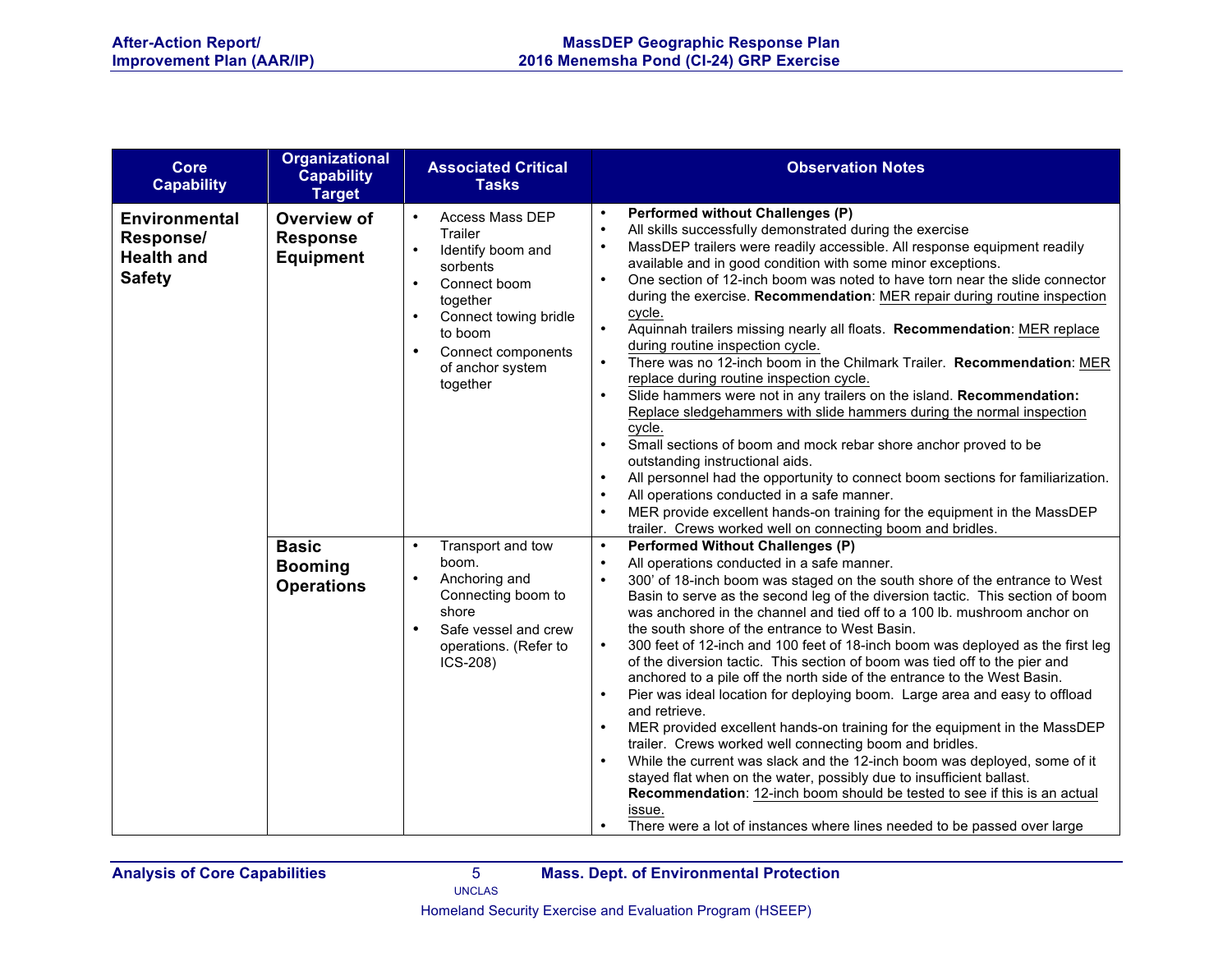| distances. Heaving line balls would have been a useful addition to the trailer            |
|-------------------------------------------------------------------------------------------|
| equipment inventory. Recommendation: Continue adding heaving balls to                     |
| equipment inventory.                                                                      |
| The forces involved in booming off the entrance to Menemsha Pond will<br>$\bullet$        |
| require line with additional tensile strength. There were spools of line in the           |
| Chilmark Trailer that were reinforced line. No responders were aware that it              |
| existed. Recommendation: The availability of this rope should be listed on                |
| the GRP so responders are aware of its existence.                                         |
| Response vessels did an excellent job of towing both sections of boom from                |
| the staging area. They were deployed seamlessly by pulling off the pier and               |
| over the dredge pipes tied off to the western side of the pier. This was done             |
| easily and safely and directed by the shore team leader on the pier.                      |
|                                                                                           |
| The shore team on south shore of entrance to West Basin did an excellent job              |
| of establishing a shore anchor with a prepositioned mushroom anchor. Best                 |
| practice: Prepositioned equipment greatly facilitates rapid deployment of                 |
| boom. Add section to Tactics Guide on prepositioned anchor points.                        |
| Shore team on north shore of West Basin did an excellent job of securing                  |
| south end of diversion boom to pile just offshore. Shore team was prepared                |
| with waders and was able to work near the pile effectively.                               |
| The boom tactic worked well until the pile connected to the south end of the<br>$\bullet$ |
| diversion boom broke. When this happened, the Chilmark Shellfish boat did                 |
| an excellent job of cutting the pile free from the boom and transferring it to the        |
| shore team to keep it from floating into the diversion boom on the south shore            |
| of the entrance to West Basin or becoming a hazard to navigation.                         |
| Wampanoag Tribe vessel did an excellent job of reconnecting loose end of<br>$\bullet$     |
| the boom to the north end of the diversion leg with a carabiner and the                   |
| tension members. This improvised boom connected the boom together but                     |
| was difficult to break when the boom was being demobilized due to the                     |
| tension on the boom from the strong flood current. It took another vessel to              |
| ease the tension on the boom to remove the carabiner.                                     |
| Recovery of all boom conducted very safely. This was an extremely                         |
| challenging evolution to pull all boom back on the pier against the flood                 |
| current. All vessels worked well together and in unison with shore team on                |
| the pier to pull the boom onto the pier so it could be washed down and stored.            |
| An ATV was initially used to haul boom out of the water but it was not nearly             |
| as efficient as the shore team.                                                           |
| Trailer personnel showed great teamwork in getting boom out to boats from                 |
| boat ramp.                                                                                |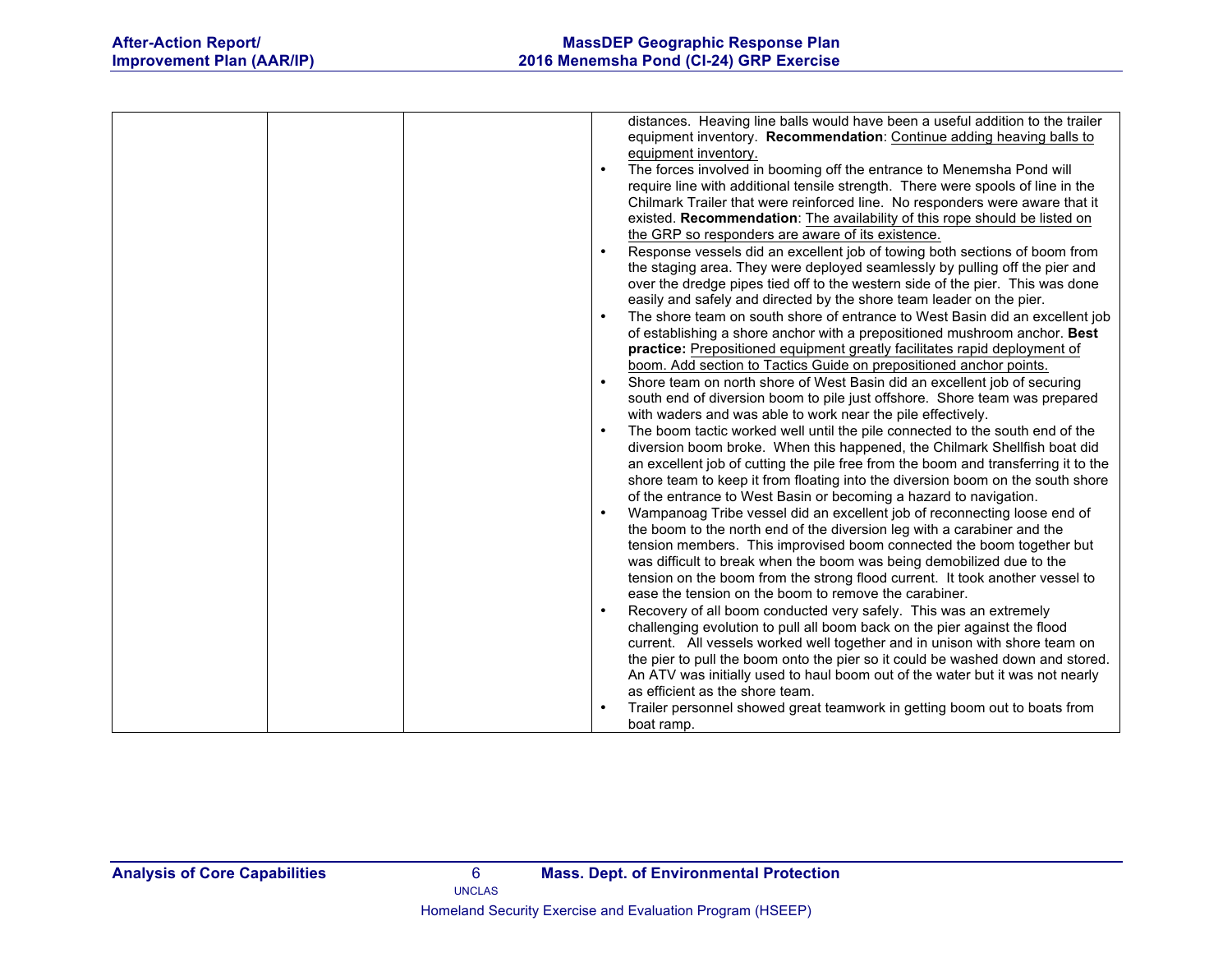|                                             | Implement<br><b>Tactics in</b><br><b>GRP</b>                                         | Deploy Diversion<br>$\bullet$<br><b>Boom Tactic</b>                                                                                                                                              | <b>Performed Without Challenges (P)</b><br>$\bullet$<br>Tactic was deployed as planned and modified during an operational brief held<br>$\bullet$<br>immediately following the classroom training. This tactic proved effective in<br>the lighter currents 1-2 hours after low tide. Surrogate was diverted along<br>the boom face, directed toward the western shore of the channel, and then<br>captured by the diversion boom on the south side of the entrance to the West<br>Basin. Recommendation: Modify CI-26 to include the cascading diversion<br>strategy used in this exercise. Permanent anchor points for both tactics will<br>require some further consideration.<br>There was some evidence of splash over/entrainment for the diversion leg on<br>the south shore of West Basin.<br>The current eventually broke the pile that the southern end of the deflection<br>$\bullet$<br>boom was attached to. There is still some concern that at maximum flood,<br>the strategy deployed would not remain in place and effectively collect oil<br>entering Menemsha Pond. Recommendation: Additional testing with smaller<br>boom (6-inch) be conducted and further consideration should be given to<br>developing tactics inside the Pond in the event that this diversion/deflection<br>strategy can hold up. |
|---------------------------------------------|--------------------------------------------------------------------------------------|--------------------------------------------------------------------------------------------------------------------------------------------------------------------------------------------------|-----------------------------------------------------------------------------------------------------------------------------------------------------------------------------------------------------------------------------------------------------------------------------------------------------------------------------------------------------------------------------------------------------------------------------------------------------------------------------------------------------------------------------------------------------------------------------------------------------------------------------------------------------------------------------------------------------------------------------------------------------------------------------------------------------------------------------------------------------------------------------------------------------------------------------------------------------------------------------------------------------------------------------------------------------------------------------------------------------------------------------------------------------------------------------------------------------------------------------------------------------------------------------------------------------------------------------|
| <b>Operational</b><br>Coordination          | <b>Create and</b><br><b>Execute An</b><br><b>Assignment</b><br><b>List (ICS 201)</b> | $\bullet$<br>Fill out ICS 201<br>Assignments in ICS<br>$\bullet$<br>201 are followed and<br>on-scene adjustments.<br>Participants<br>$\bullet$<br>demonstrate command<br>and control of exercise | <b>Performed without Challenges (P)</b><br>$\bullet$<br>IC not established. Exercise planning team collaborated to develop final<br>$\bullet$<br>revisions to strategy upon completion of classroom training. This led to some<br>confusion for shore teams that departed for previously discussed<br>assignments. Plan was implemented on the fly and all departments worked<br>well together to accommodate changes once they were communicated.<br>Strike teams managed to react well to plan changes and effectively carried<br>$\bullet$<br>out assigned tasks.<br>Shore teams and vessel crews performed exceptionally well together.<br>$\bullet$                                                                                                                                                                                                                                                                                                                                                                                                                                                                                                                                                                                                                                                                    |
| <b>Operational</b><br><b>Communications</b> | <b>Effectively</b><br>Communicate<br><b>Using VHF</b><br>equipment                   | $\bullet$<br>Create<br><b>Communications Plan</b><br>Communicate with<br>$\bullet$<br>other participants<br>using organic VHF<br>equipment                                                       | <b>Performed without Challenges (P)</b><br>$\bullet$<br>Communications plan was followed as designed. All participants used the<br>$\bullet$<br>identified frequencies for exercise communications.<br>VHF communications were very effective overall. All strike teams used CH-<br>$\bullet$<br>17. Given the close proximity of strike teams, voice communications were<br>often used.<br>Recommendation: 3 people in boats when working in strong currents.<br>$\bullet$                                                                                                                                                                                                                                                                                                                                                                                                                                                                                                                                                                                                                                                                                                                                                                                                                                                 |

**Table 2. Summary of Organizational Capability Targets and Associated Critical Tasks**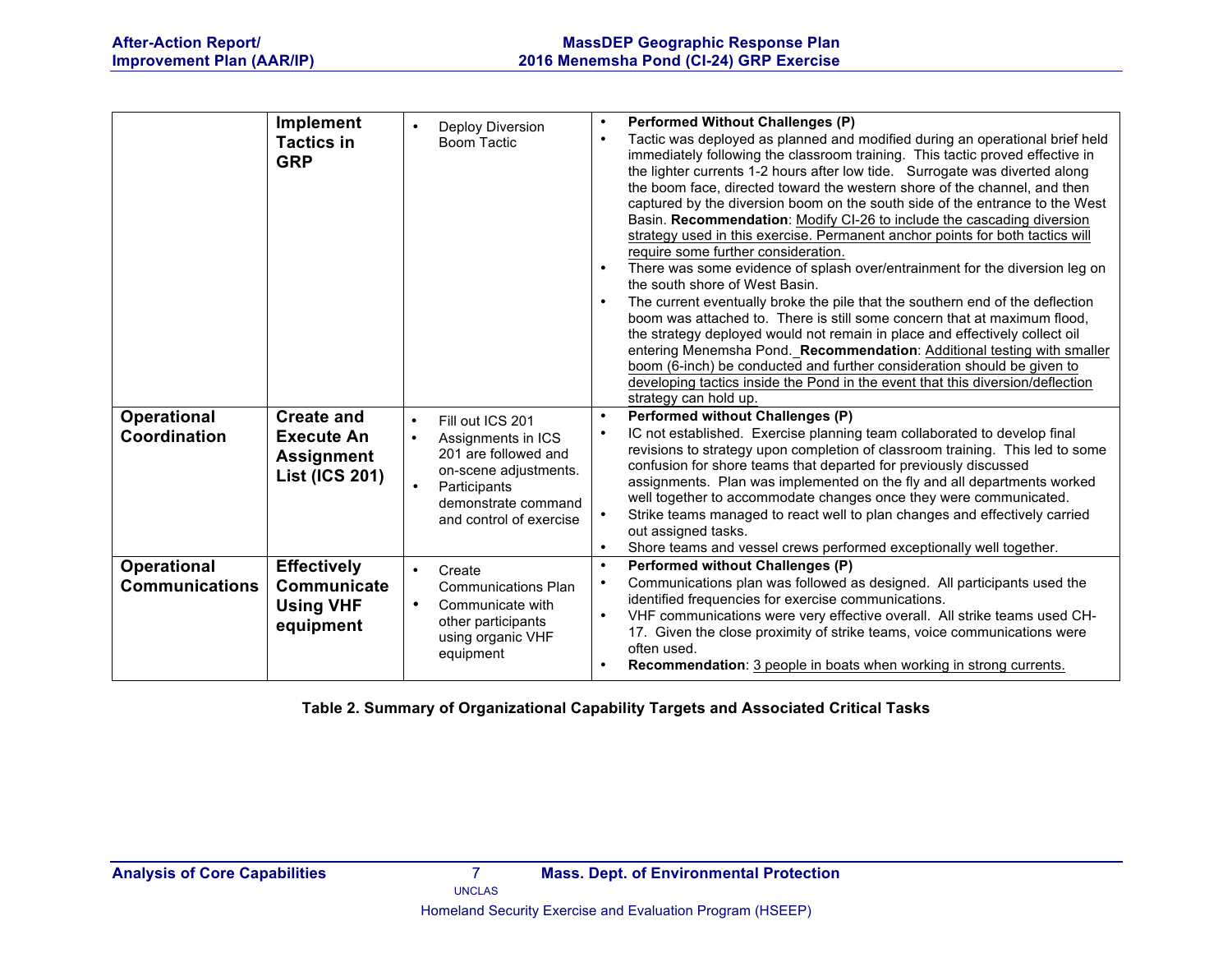The following sections provide an overview of the performance related to each exercise objective and associated core capability, highlighting strengths and areas for improvement.

## **Objective 1: Demonstrate the ability to deploy oil spill equipment from one or more MassDEP pre-positioned oil spill response trailers utilizing common Geographic Response Plan (GRP) tactics**

The strengths and areas for improvement for each core capability aligned to this objective are described in this section.

## **Core Capability 1: Environmental Response/Health and Safety**

## **Strengths**

The full capability level can be attributed to the following strengths:

**Strength 1:** Participants from multiple agencies and contractors (Wampanoag Tribe, Chilmark, Aquinnah, Moran Environmental, MassDEP) worked well together to complete assigned tasks.

**Strength 2:** The shore team on south shore of entrance to West Basin did an excellent job of establishing a shore anchor with a prepositioned mushroom anchor.

**Strength 3:** All participants conducted the boom deployment safely.

## **Areas for Improvement**

The following areas require improvement to achieve the full capability level:

**Area for Improvement 1:** Modify CI-26 to include the cascading diversion strategy used in this exercise. Permanent anchor points for both tactics will require some further consideration.

**Reference:** Massachusetts Geographic Response Plan Tactics Guide

**Analysis:** Tactic was deployed as planned and modified during an operational brief held immediately following the classroom training. This tactic proved effective in the lighter currents 1-2 hours after low tide. Surrogate was diverted along the boom face, directed toward the western shore of the channel, and then captured by the diversion boom on the south side of the entrance to the West Basin.

**Area for Improvement 2:** Additional testing with smaller boom (6-inch) should be conducted and further consideration should be given to developing tactics inside Menemsha Pond in the event that this diversion/deflection strategy can hold up.

**Reference:** Massachusetts Geographic Response Plan Tactics Guide

**Analysis:** The forces placed against the boom tied to the piling eventually broke the pile that the southern end of the deflection boom was attached to (the piling had been in the eater for some time and showed outward signs of age and deterioration). There is still some concern that at maximum flood, the strategy deployed would not remain in place and effectively collect oil entering Menemsha Pond. An additional exercise should be conducted at some point in the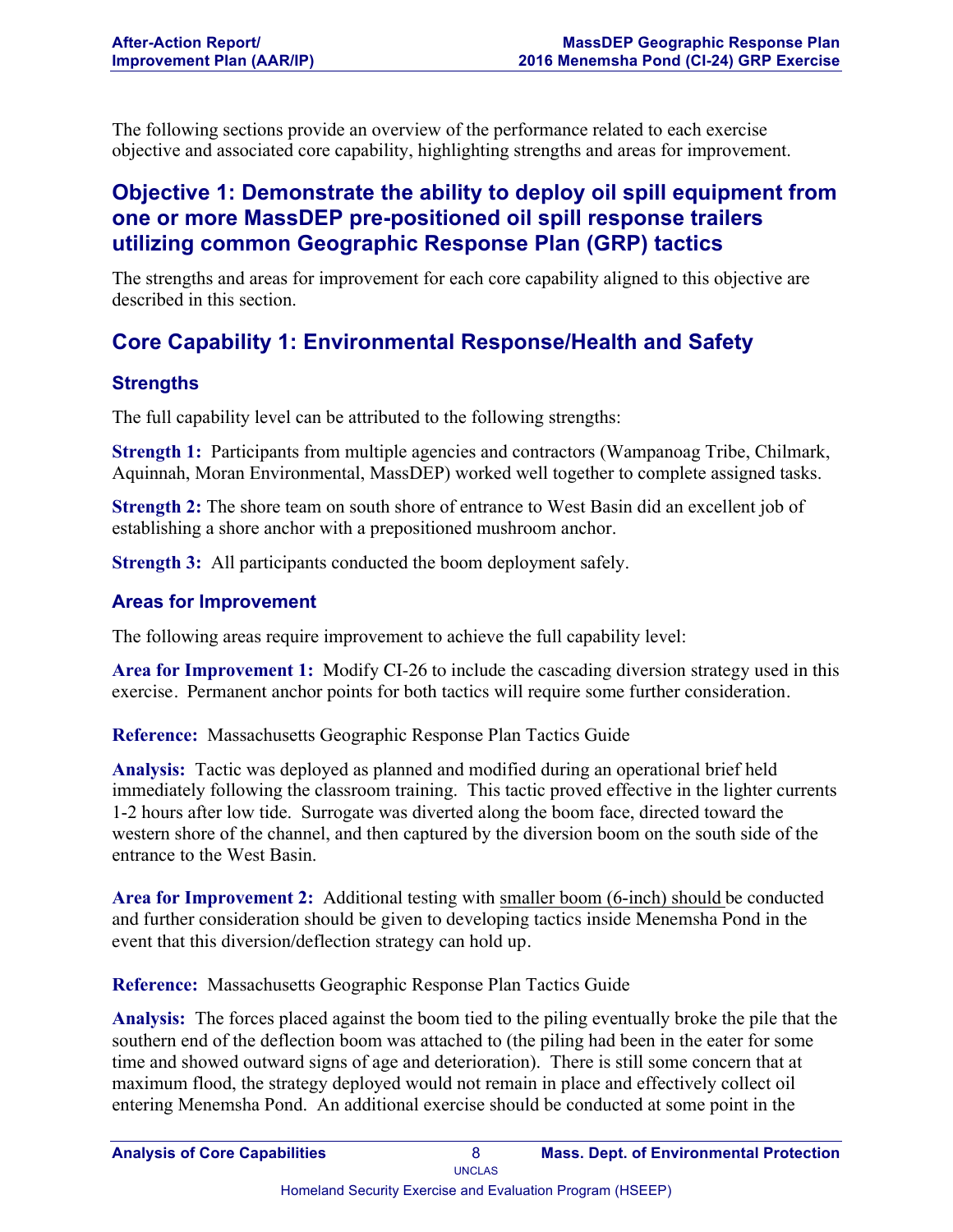future to test the effectiveness of fast water booming techniques in this area that would allow boom to remain in the water for a longer period of time during maximum flood tide.

**Area for Improvement 3:** Replace the sledgehammers in the Aquinnah and Chilmark Fire Department trailers with slide hammers during the routine maintenance cycle.

**Reference:** MassDEP Trailer Inventory.

**Analysis:** Slide hammers are much safer than sledgehammers for driving rebar stakes into the ground. Some MassDEP trailers have already been outfitted with slide hammers. Sledgehammers should be replaced with slide hammers in all MassDEP trailers during upcoming routine maintenance cycles.

**Area for Improvement 4:** Replace the missing floats in the Aquinnah trailer.

#### **Reference:** N/A

**Analysis:** During the exercise, it was noted that there was only a few floats in the Aquinnah trailer. These floats are necessary to deploy the boom equipment and should be replaced during the routine maintenance cycle.

**Area for Improvement 5:** Add monkey fist or heaving lines to MassDEP trailer equipment inventory.

#### **Reference:** N/A

**Analysis:** There were instances during this drill where a heaving line of some sort would have been useful for passing towlines for boom from the shore team to a boat to keep the boat from being damaged on the concrete boat ramp.

**Area for Improvement 6:** Replace 12-inch boom in Chilmark trailer and repair the damaged 12-inch section in Aquinnah trailer.

#### **Reference:** N/A

**Analysis:** There was no 12-inch boom in the Chilmark Trailer. According to several exercise participants, the boom was used during the response to the Coast Guard boathouse fire and ended up not being replaced. It was also noted during the hotwash that a section of 12-inch boom in the Aquinnah trailer was damaged during the exercise near the slide connector.

**Area for Improvement 7:** The availability of steel fiber reinforced line should be listed on the GRP so responders are aware of its existence and can use it.

#### **Reference:** N/A

**Analysis:** The forces involved in booming off the entrance to Menemsha Pond will require line with additional tensile strength. There were spools of line in the Chilmark Trailer that were made of reinforced line. No responders were aware that it existed.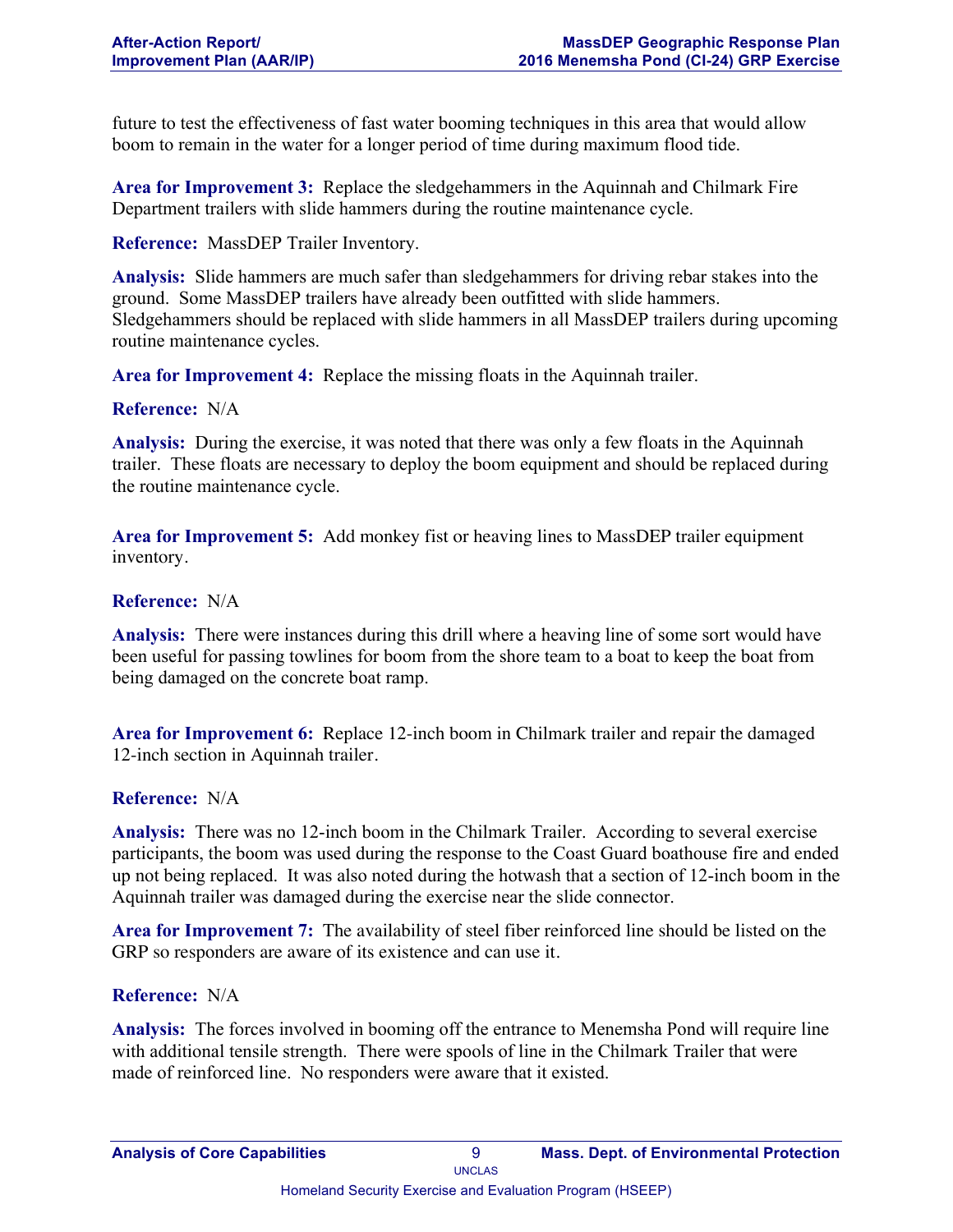**Area for Improvement 8:** Evaluate 12-inch boom to identify potential improper ballasting issues.

#### **Reference:** N/A

**Analysis:** It was noted during the hotwash that while the current was slack and the 12-inch boom was deployed, some of it stayed flat when on the water, possibly due to insufficient ballast. The 12-inch boom should be tested to see if this is an actual issue.

## **Objective 2: Demonstrate the ability to assemble a spill response organization utilizing Incident Command System (ICS) principles through development and execution of an Incident Briefing (ICS 201) and implementation of on-site incident management and tactical operations.**

The strengths and areas for improvement for each core capability aligned to this objective are described in this section.

## **Core Capability 2: Operational Coordination**

#### **Strengths**

The full capability level can be attributed to the following strengths:

**Strength 1:** An Incident Commander was not established for this exercise. The exercise planning team collaborated to develop the final revisions to the strategy upon completion of classroom training. This led to some confusion for shore teams that departed for previously discussed assignments. Despite this, the revised plan was implemented and all departments worked well together to accommodate changes once they were communicated.

#### **Areas for Improvement**

The following areas require improvement to achieve the full capability level:

**Area for Improvement 1:** Appoint an Incident Commander for the next exercise.

**Reference:** National Response Framework

**Analysis:** Having a designated Incident Commander would have addressed the initial problems with communication by having one voice to communicate revisions to the plan, direct assets and ensure personnel accountability.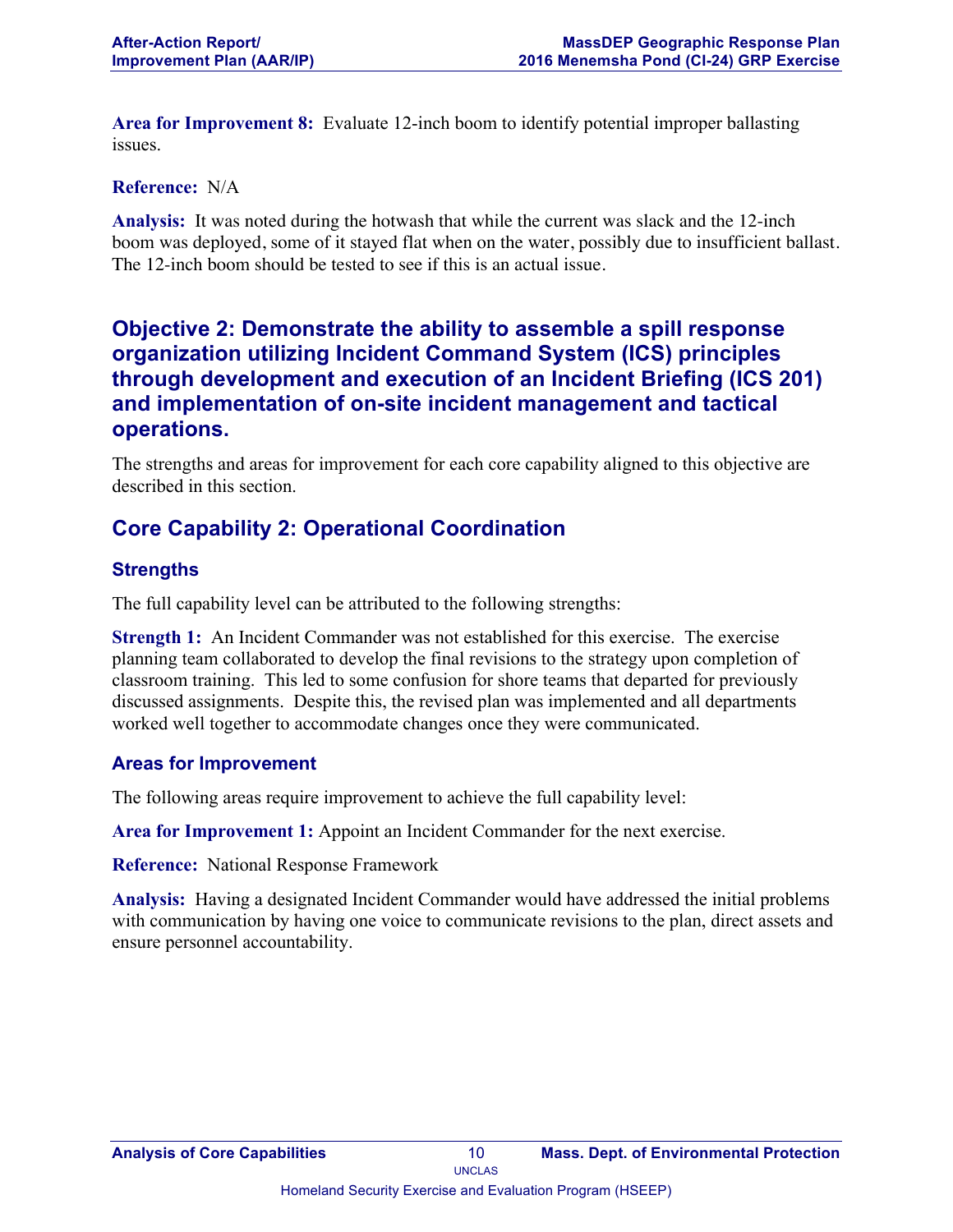## **Objective 3: Demonstrate the ability to effectively communicate between multiple local, state, and federal agencies including fire departments, police departments, harbormasters, and other state and federal first responders using VHF communications**

The strengths and areas for improvement for each core capability aligned to this objective are described in this section.

## **Core Capability 3: Operational Communications**

## **Strengths**

The full capability level can be attributed to the following strengths:

Communications was a strong point of the exercise.

**Strength 1:** Clear and effective communications between all participants was maintained throughout the exercise. VHF communications were very effective overall. All strike teams used CH-17. Given the close proximity of strike teams, voice communications were often used.

## **Areas for Improvement**

The following areas require improvement to achieve the full capability level:

**Area for Improvement 1:** In areas where fast current is expected, anticipate the need to have 3 people in the boat to ensure one person can man the radio while the other 2 are engaged in working with the equipment and driving the boat.

#### **Reference:** N/A

**Analysis:** Each vessel had 2 personnel assigned. This proved to hamper communications due to task overload, as the challenges of driving the boat and working with the boom didn't allow a free hand to talk on the radios.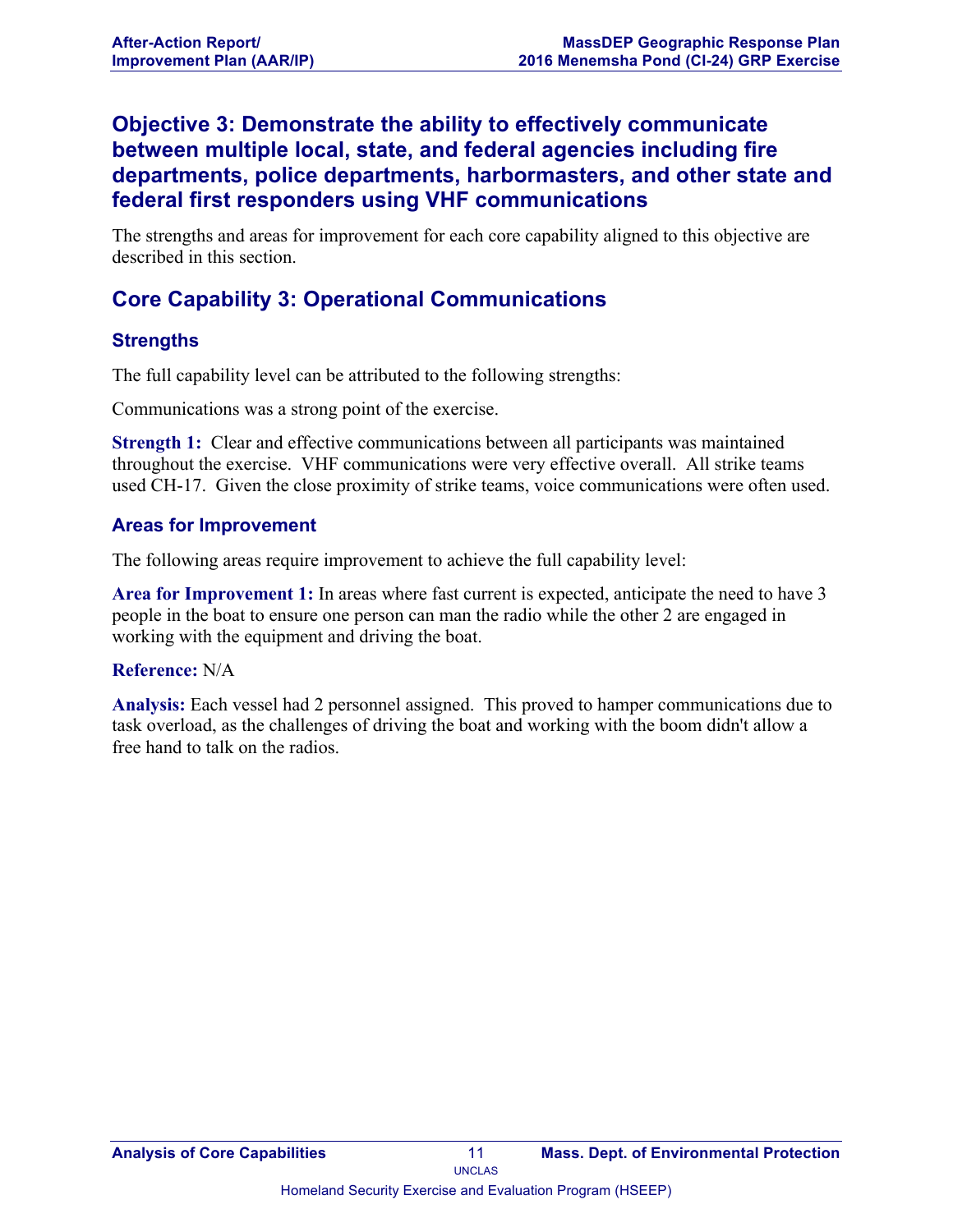Shore team deploying boom off the pier and over dredge pipes.



Boom being pulled over dredge pipes and toward the south shore of the entrance to West Basin.



Photo courtesy of Nuka Research & Planning Group Photo courtesy of Nuka Research & Planning Group

Pile used as an anchor point for the north leg of the diversion tactic breaks. Chilmark Shellfish boat and shore team cut the pile from t the boom and retrieve it.



Boom is reconnected by Wampanoag Tribe vessel.



Photos courtesy of Nuka Research & Planning Group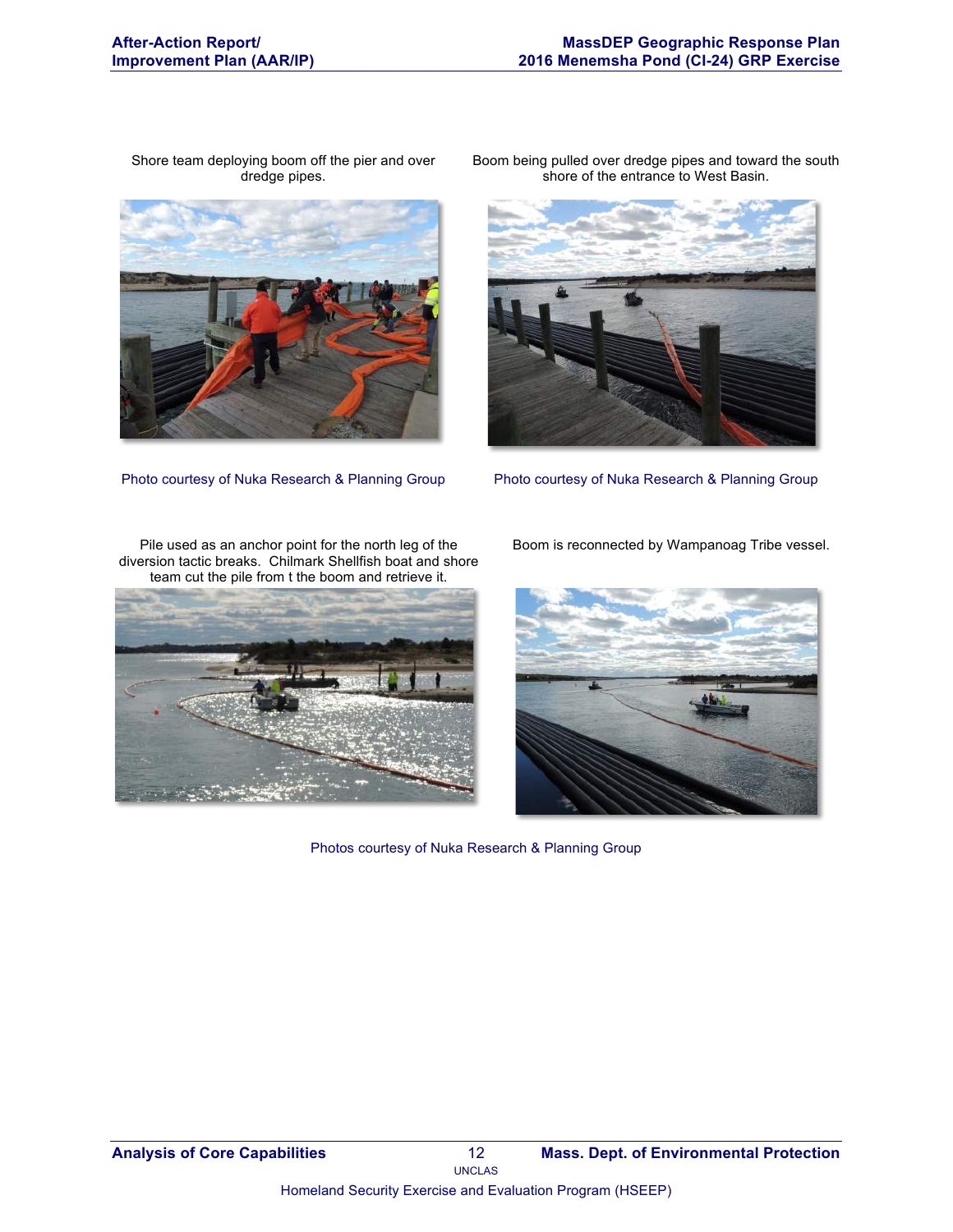# **APPENDIX A: IMPROVEMENT PLAN**

This IP has been developed specifically for the Wampanoag Tribe, Chilmark and Aquinnah Fire Departments and Harbormasters following the MassDEP Menemsha Pond GRP Exercise conducted on October 26th, 2016.

| <b>Core Capability</b>                                               | <b>Issue/Area for</b><br><b>Improvement</b> | <b>Corrective Action</b>                                                                                                                                                                                                             | <b>Capability</b><br>Element <sup>1</sup> | <b>Primary</b><br><b>Responsible</b><br><b>Organization</b> | <b>Organization</b><br><b>POC</b> | <b>Start Date</b> | <b>Completion</b><br><b>Date</b> |
|----------------------------------------------------------------------|---------------------------------------------|--------------------------------------------------------------------------------------------------------------------------------------------------------------------------------------------------------------------------------------|-------------------------------------------|-------------------------------------------------------------|-----------------------------------|-------------------|----------------------------------|
| Core Capability 1:<br>Environmental<br>Response/Health<br>and Safety | 1. Implement<br>Tactics in GRP              | Modify CI-26 to include the<br>cascading diversion strategy used<br>in this exercise.                                                                                                                                                | Planning                                  | Nuka<br>Research                                            | Mike Popovich                     | 11/1/16           | 2/1/17                           |
| Core Capability 1:<br>Environmental<br>Response/Health<br>and Safety | 2. Implement<br>Tactics in GRP              | Additional testing with smaller (6-<br>inch) boom be conducted and<br>further consideration should be<br>given to developing tactics inside<br>Menemsha Pond in the event that<br>this diversion/deflection strategy<br>can hold up. | Planning                                  | Nuka<br>Research                                            | Mike Popovich                     | 11/1/16           | 2/1/17                           |
| Core Capability 1:<br>Environmental<br>Response/Health<br>and Safety | 3. Overview of<br>Response<br>Equipment     | Replace the sledgehammers in<br>the Aquinnah and Chilmark Fire<br>Department trailers with slide<br>hammers during the routine<br>maintenance cycle.                                                                                 | Equipment                                 | <b>MER</b>                                                  | John Duponte                      | 11/1/16           | 4/1/17                           |
| Core Capability 1:<br>Environmental<br>Response/Health<br>and Safety | 4. Overview of<br>Response<br>Equipment     | Replace the missing floats in the<br>Aquinnah trailer.                                                                                                                                                                               | Equipment                                 | <b>MER</b>                                                  | John Duponte                      | 11/1/16           | 4/1/17                           |
| Core Capability 1:<br>Environmental<br>Response/Health<br>and Safety | 5. Overview of<br>Response<br>Equipment     | Add monkey fist or heaving lines<br>to MassDEP trailer equipment<br>inventory.                                                                                                                                                       | Equipment                                 | <b>MER</b>                                                  | John Duponte                      | 11/1/16           | 4/1/17                           |

<sup>&</sup>lt;sup>1</sup> Capability Elements are: Planning, Organization, Equipment, Training, or Exercise.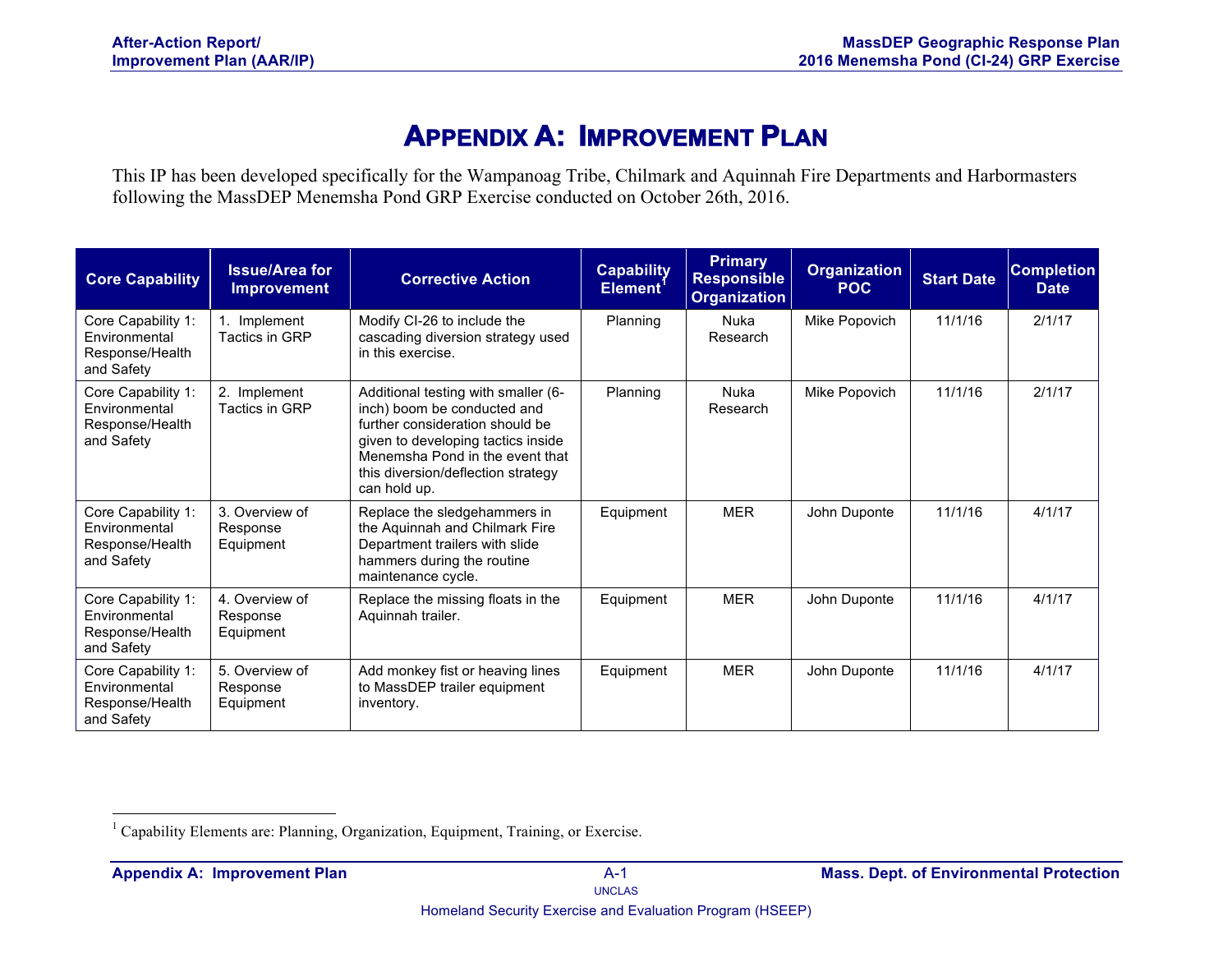| Core Capability 1:<br>Environmental<br>Response/Health<br>and Safety | 6. Overview of<br>Response<br>Equipment                              | Replace 12-inch boom in Chilmark<br>trailer and repair the damaged 12-<br>inch section in Aquinnah trailer.                                   | Equipment | <b>MER</b>                                   | John Duponte                   | 11/1/16    | 4/1/17     |
|----------------------------------------------------------------------|----------------------------------------------------------------------|-----------------------------------------------------------------------------------------------------------------------------------------------|-----------|----------------------------------------------|--------------------------------|------------|------------|
| Core Capability 1:<br>Environmental<br>Response/Health<br>and Safety | 7. Overview of<br>Response<br>Equipment                              | The availability of steel fiber<br>reinforced line should be listed on<br>the GRP so responders are aware<br>of its existence and can use it. | Equipment | Nuka/MER                                     | Mike Popovich/<br>John Duponte | 11/1/16    | 4/1/17     |
| Core Capability 1:<br>Environmental<br>Response/Health<br>and Safety | 8. Overview of<br>Response<br>Equipment                              | Evaluate 12-inch boom for proper<br>ballasting.                                                                                               | Equipment | MER                                          | John Duponte                   | TBD        | <b>TBD</b> |
| Core Capability 2:<br>Operational<br>Coordination                    | I. Participants<br>demonstrate<br>command and<br>control of exercise | Appoint an Incident Commander<br>for the next exercise.                                                                                       | Exercise  | Wampanoag<br>Tribe/<br>Aquinnah/<br>Chilmark | N/A                            | TBD        | <b>TBD</b> |
| Core Capability 3:<br>Operational<br>Communications                  | N/A                                                                  | Use a 3-person response crew for<br>boats when deploying boom in<br>areas where fast current is<br>anticipated.                               | Exercise  | Wampanoag<br>Tribe/<br>Aquinnah/<br>Chilmark | N/A                            | <b>TBD</b> | TBD.       |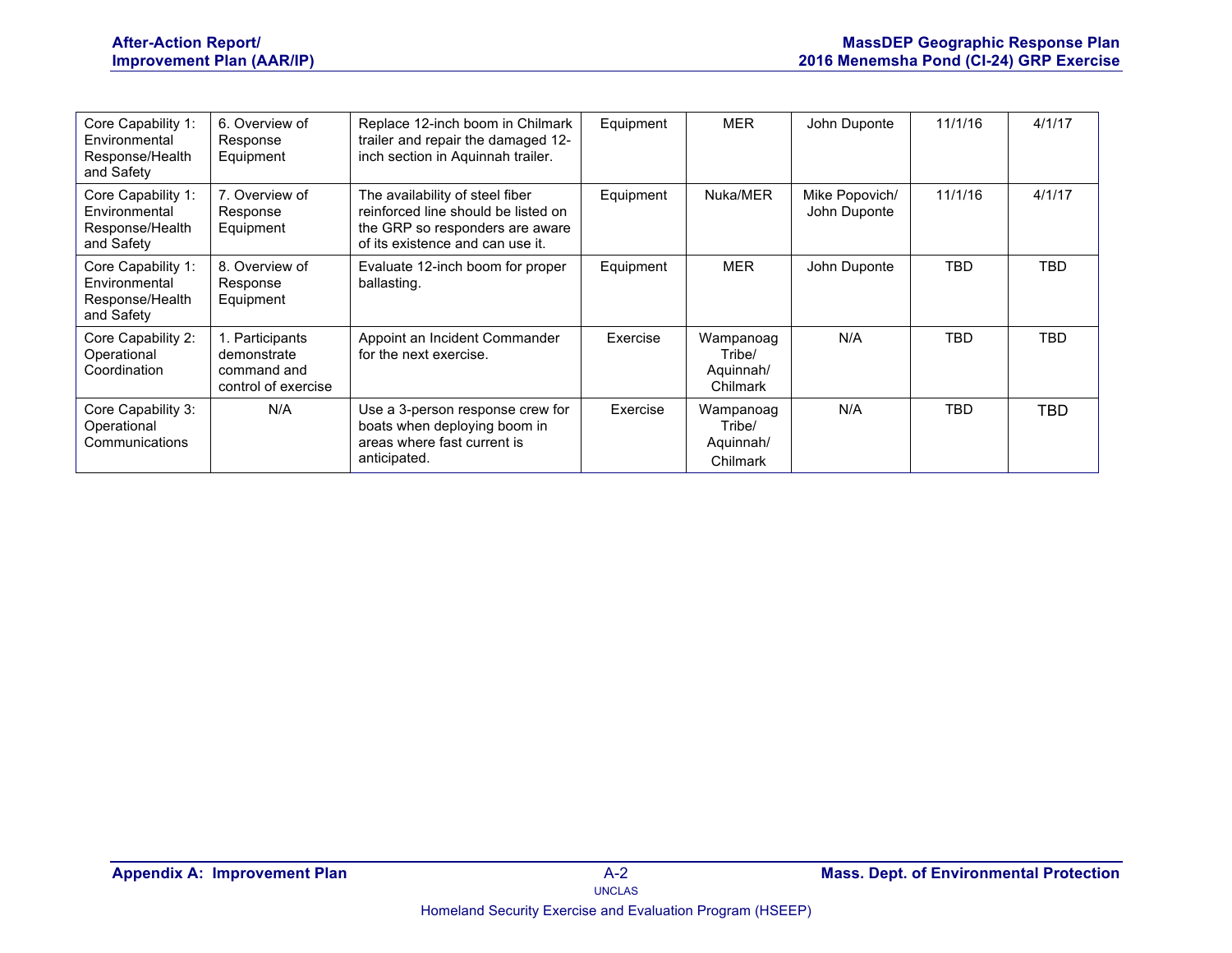# **APPENDIX B: EXERCISE PARTICIPANTS**

| <b>Participating Organizations</b>                             | <b>Participant Count</b> |
|----------------------------------------------------------------|--------------------------|
| <b>Wampanoag Tribe*</b>                                        | $\mathbf{2}$             |
| Town of Aquinnah, MA                                           |                          |
| Aquinnah Fire Department*                                      | 7                        |
| <b>Town of Chilmark, MA</b>                                    |                          |
| <b>Chilmark Fire Department*</b>                               | 7                        |
| Chilmark Shellfish/Harbormaster*                               | 4                        |
| <b>Chilmark Board of Selectmen*</b>                            | 1                        |
| <b>TOWN PARTICIPANTS</b>                                       | 21                       |
| Federal                                                        |                          |
| United States Coast Guard (USCG)                               | $\mathbf{2}$             |
| <b>State</b>                                                   |                          |
| Massachusetts Department of Environmental Protection (MassDEP) | $\overline{2}$           |
| Massachusetts Steamship Authority                              | 1                        |
| Nuka Research and Planning Group, LLC (contractor for MassDEP) | $\mathbf{2}$             |
| Moran Environmental Recovery (contractor for MassDEP)          | $\mathbf{2}$             |
| ΤΟΤΑL                                                          | 30                       |

40% of first responders reported having previous GRP exercise experience.

Special appreciation is warranted for Coast Guard Station Menemsha for providing the boathouse used as a classroom and a venue for the exercise hot wash. Of special note, FS1 Mark Seawell did an outstanding job of providing food for the exercise.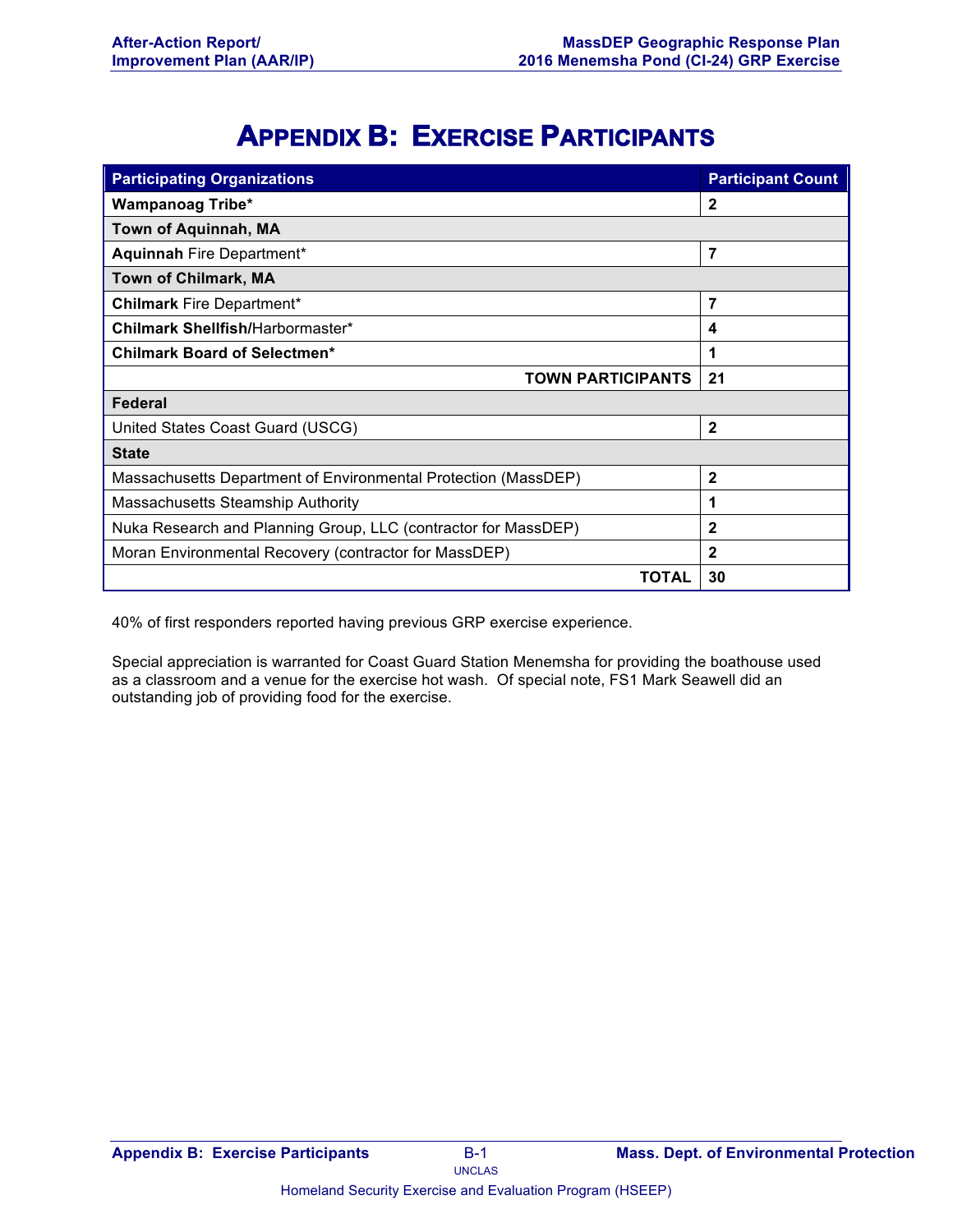# **APPENDIX C: EXERCISE EVALUATION FORM**

|                                   |                                                                      | <b>Participant Feedback Form</b>                                                            |                   |              |             |   |                |  |
|-----------------------------------|----------------------------------------------------------------------|---------------------------------------------------------------------------------------------|-------------------|--------------|-------------|---|----------------|--|
| $\mathbf{1}$<br>Strongly disagree | $\overline{2}$<br>Mildly disagree                                    | 3<br>Neutral                                                                                | 4<br>Mildly agree |              |             | 5 | Strongly agree |  |
|                                   |                                                                      | Please use the above rating scale to answer the questions for each of the following topics. |                   |              |             |   |                |  |
| met those objectives.             |                                                                      | The objectives were clearly explained and the exercise                                      | $1 \quad$         | $\mathbf{2}$ | 3           | 4 | 5              |  |
| <b>Comments:</b>                  |                                                                      |                                                                                             |                   |              |             |   |                |  |
| instruction was correct.          |                                                                      | The material appropriately challenged me and the pace of                                    | $1 \quad$         | $2^{\circ}$  | $3^{\circ}$ |   | 5              |  |
| <b>Comments:</b>                  |                                                                      |                                                                                             |                   |              |             |   |                |  |
|                                   | The instructor(s) did an excellent job.                              |                                                                                             | $1 \quad$         | $\mathbf{2}$ | $3^{\circ}$ | 4 | 5              |  |
| <b>Comments:</b>                  |                                                                      |                                                                                             |                   |              |             |   |                |  |
| environment.                      | I found the classroom to be a comfortable learning                   |                                                                                             |                   | $1 \quad 2$  | 3           | 4 | 5              |  |
| <b>Comments:</b>                  |                                                                      |                                                                                             |                   |              |             |   |                |  |
| before this exercise.             |                                                                      | I feel more prepared to respond to an oil spill than I did                                  | $1 \quad$         | $\mathbf{2}$ | 3           | 4 | 5              |  |
| Comments:                         |                                                                      |                                                                                             |                   |              |             |   |                |  |
|                                   |                                                                      | The best thing about this training was                                                      |                   |              |             |   |                |  |
|                                   |                                                                      | This training could have been improved by ______________.                                   |                   |              |             |   |                |  |
|                                   | Please use the back of the sheet if you need more room for comments. |                                                                                             |                   |              |             |   |                |  |